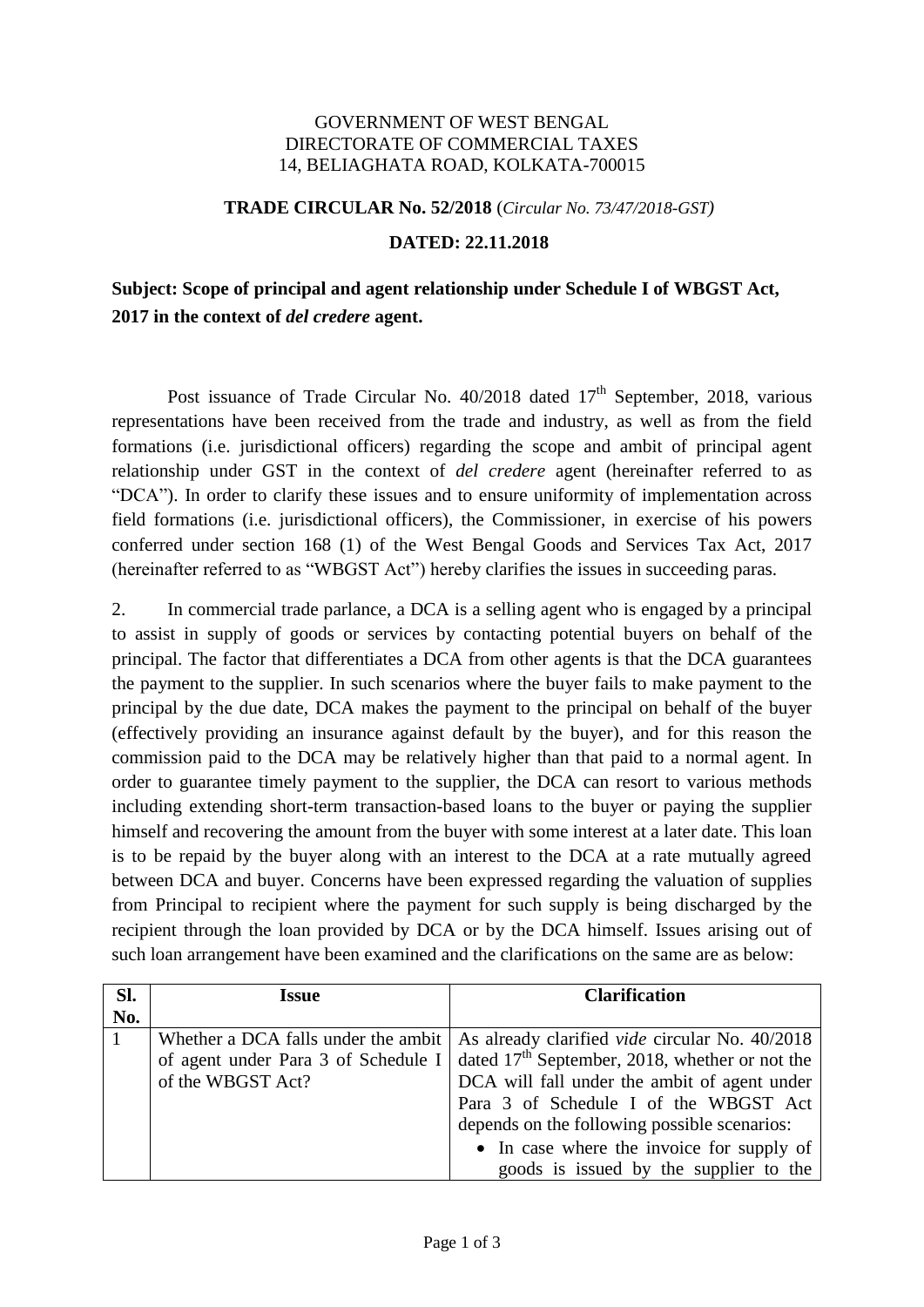|                |                                                                                                                                                                                                                                                                                                                                            | customer, either himself or through DCA,<br>the DCA does not fall under the ambit of<br>agent.<br>In case where the invoice for supply of<br>goods is issued by the DCA in his own<br>name, the DCA would fall under the<br>ambit of agent.                                                                                                                                                                                                                                                   |
|----------------|--------------------------------------------------------------------------------------------------------------------------------------------------------------------------------------------------------------------------------------------------------------------------------------------------------------------------------------------|-----------------------------------------------------------------------------------------------------------------------------------------------------------------------------------------------------------------------------------------------------------------------------------------------------------------------------------------------------------------------------------------------------------------------------------------------------------------------------------------------|
| $\overline{2}$ | Whether the temporary short-term<br>transaction based loan extended by<br>the DCA to the recipient (buyer), for<br>which interest is charged by the<br>DCA, is to be included in the value of<br>goods being supplied by the supplier<br>(principal) where DCA is not an<br>agent under Para 3 of Schedule I of<br>the WBGST Act?          | In such a scenario following activities<br>are<br>taking place:<br>1. Supply of<br>goods<br>from<br>supplier<br>(principal) to recipient;<br>2. Supply of agency services from DCA to<br>the supplier or the recipient or both;<br>3. Supply of extension of loan services by<br>the DCA to the recipient.                                                                                                                                                                                    |
|                |                                                                                                                                                                                                                                                                                                                                            | It is clarified that in cases where the DCA is<br>not an agent under Para 3 of Schedule I of the<br>WBGST Act, the<br>temporary<br>short-term<br>transaction based loan being provided by DCA<br>to the buyer is a supply of service by the DCA<br>to the recipient on Principal to Principal basis<br>and is an independent supply.                                                                                                                                                          |
|                |                                                                                                                                                                                                                                                                                                                                            | Therefore, the interest being charged by the<br>DCA would not form part of the value of<br>supply of goods supplied (to the buyer) by the<br>supplier. It may be noted that vide notification<br>No. 1135-F.T. dated 28 <sup>th</sup> June, 2017 (Sl. No.<br>27), services by way of extending deposits,<br>loans or advances in so far as the consideration<br>is represented by way of interest or discount<br>(other than interest involved in credit card<br>services) has been exempted. |
| 3.             | Where DCA is an agent under Para 3<br>of Schedule I of the WBGST Act and<br>makes payment to the principal on<br>behalf of the buyer and charges<br>interest to the buyer for delayed<br>payment along with the value of<br>goods being supplied, whether the<br>interest will form a part of the value<br>of supply of goods also or not? | In such a scenario following activities are<br>taking place:<br>1. Supply of goods by the<br>supplier<br>(principal) to the DCA;<br>2. Further supply of goods by the DCA to<br>the recipient;<br>3. Supply of agency services by the DCA<br>to the supplier or the recipient or both;<br>4. Extension of credit by the DCA to the<br>recipient.                                                                                                                                              |
|                |                                                                                                                                                                                                                                                                                                                                            | It is clarified that in cases where the DCA is an<br>agent under Para 3 of Schedule I of the<br>WBGST Act, the temporary<br>short-term<br>transaction based credit being provided by                                                                                                                                                                                                                                                                                                          |